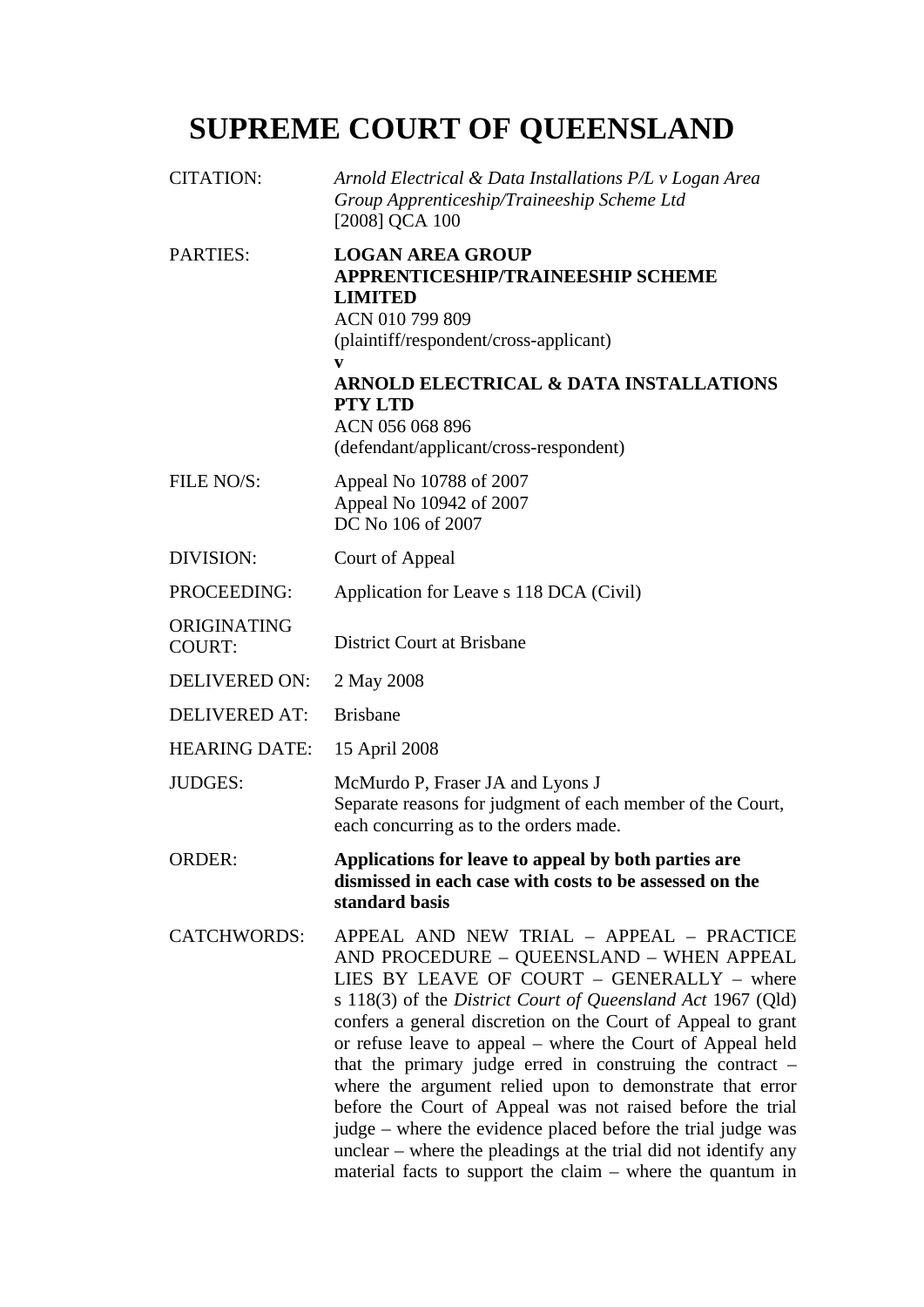issue was relatively small – where the matter had already been litigated in two courts – whether leave to appeal should be granted in the circumstances

CONTRACTS – GENERAL CONTRACTUAL PRINCIPLES – CONSTRUCTION AND INTERPRETATION OF CONTRACTS – OTHER MATTERS – where the contract contained a 'change clause' – where the change clause referred to an 'award rate' – where the term 'award rate' referred to labour costs – where the relevant labour costs were changed by an 'enterprise bargaining agreement' – whether, on a correct interpretation of the contract, the change effected by the 'enterprise bargaining agreement' amounted to a change of the 'award rate' for the purposes of the contract

EVIDENCE – ADMISSIBILITY AND RELEVANCY – OPINION EVIDENCE – EXPERT OPINION – IN GENERAL – where the defendant alleged that its witness was an expert – where the witness relied upon facts which were not identified and proved or admitted – whether the evidence had any probative effect

EVIDENCE – ADMISSIBILITY AND RELEVANCY – IN GENERAL – OBJECTIONS – where evidence was tendered that allegedly proved various material facts – where no objection was made – whether because of the absence of an objection to its tender the evidence had probative effect

PROCEDURE – SUPREME COURT PROCEDURE – QUEENSLAND – PROCEDURE UNDER RULES OF COURT – PLEADING GENERALLY – where there was a dispute as to the applicable rate of labour cost to be applied – where the defendant contented that a particular applicable rate of labour applied – where the plaintiff pleaded an explanation for its denial of the defendant's contention – where the defendant submitted that the denial in the plaintiff's pleadings was insufficient – where the defendant's pleadings did not allege any facts to support the contention – where the defendant submitted that r 166 of the *Uniform Civil Procedure Rules* 1999 (Qld) had the effect that the insufficient reply amounted to a deemed admission – whether the insufficient reply amounted to a deemed admission by the plaintiff of the defendant's contention

*District Court of Queensland Act* 1967 (Qld), s 118(2) *Industrial Relations Act* 1990 (Qld) *Industrial Relations Act* 1999 (Qld), s 136(2) *Uniform Civil Procedure Rules* 1999 (Qld), r 149(1)(b), r 149(1)(c), r 149(3)(a), r 157(a), r 166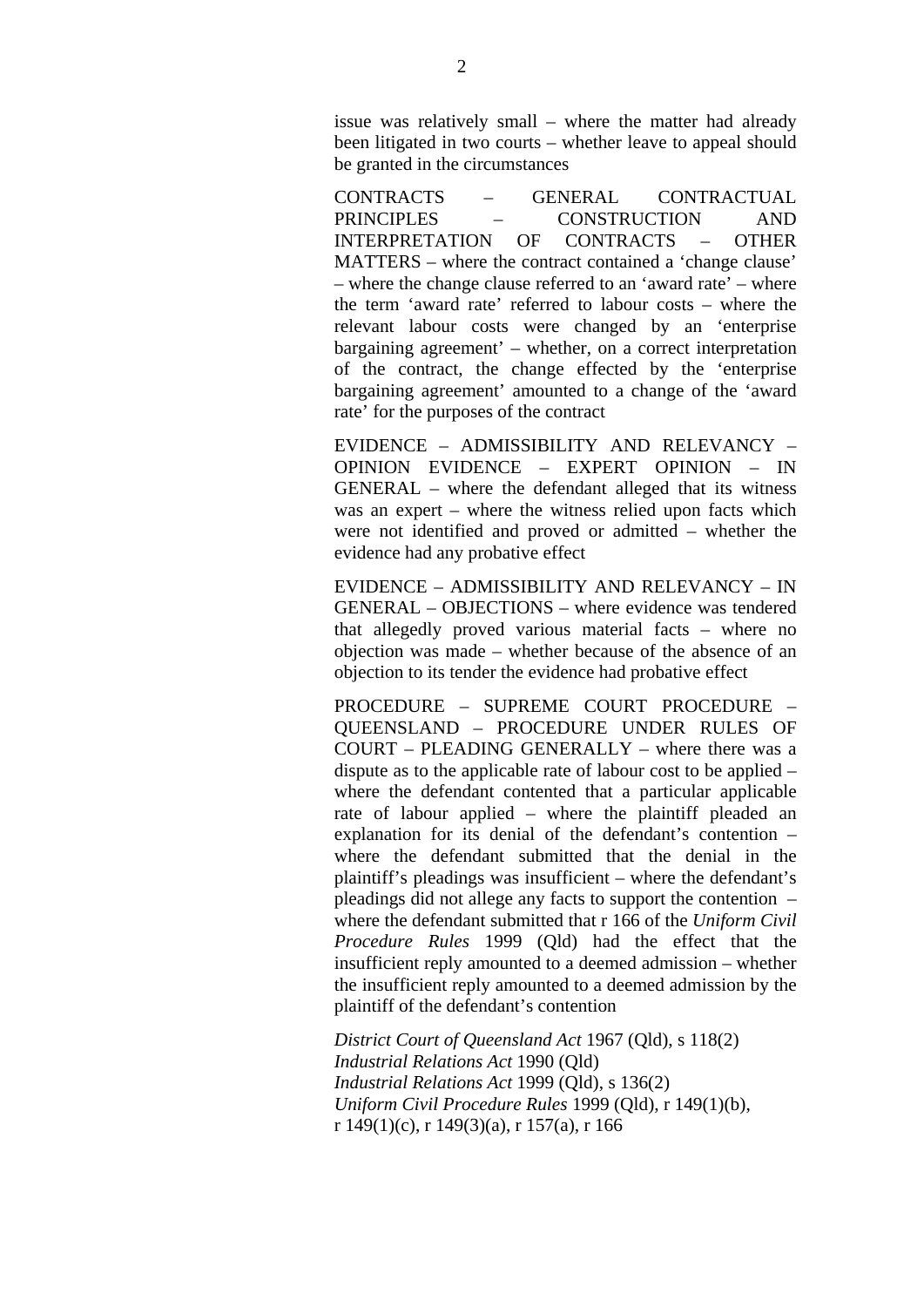|                    | ACI Operations Pty Ltd v Bawden [2002] QCA 286, cited<br>Cohen & Co v Ockerby & Co Ltd (1917) 24 CLR 288;<br>$[1917]$ HCA 58, followed     |
|--------------------|--------------------------------------------------------------------------------------------------------------------------------------------|
|                    | Gollin & Co Ltd v Karenlee Nominees Pty Ltd (1983) 153<br>CLR 455; [1983] HCA 38, cited                                                    |
|                    | Groves v Australian Liquor, Hospitality and Miscellaneous<br>Workers' Union & Anor [2004] QSC 142, cited                                   |
|                    | Hughes v National Trustees, Executors and Agency Co of<br>Australasia Ltd (1979) 143 CLR 134; [1979] HCA 2, cited                          |
|                    | Magburry Pty Ltd v Hafele Australia Pty Ltd (2001) 210 CLR<br>181; [2001] HCA 70, followed                                                 |
|                    | Pacific Carriers Ltd v BNP Paribas (2004) 218 CLR; [2004]<br>HCA 35, followed                                                              |
|                    | <i>R v Ping</i> [2006] 2 Qd R 69; [2005] QCA 472, cited<br>Suttor v Gundowda Pty Ltd (1950) 81 CLR 418; [1950]<br>HCA 35, cited            |
|                    | Toll (FGCT) Pty Ltd v Alphapharm Pty Ltd (2004) 219 CLR<br>165; [2004] HCA 52, followed                                                    |
|                    | Worchild v Petersen [2008] QCA 26, cited                                                                                                   |
| <b>COUNSEL:</b>    | D R Kent, with A R Fitzsimons, for the<br>plaintiff/respondent/cross-applicant<br>N H Ferrett for the defendant/applicant/cross-respondent |
| <b>SOLICITORS:</b> | Hall Payne Lawyers for the plaintiff/respondent/cross-<br>applicant<br>Woods Prince Lawyers for the defendant/applicant/cross-             |
|                    | respondent                                                                                                                                 |

- [1] **McMURDO P:** Both applications for leave to appeal should be refused with costs for the reasons given by Fraser JA.
- [2] **FRASER JA:** Logan Area Group Apprenticeship/Traineeship Scheme Limited ("the plaintiff") obtained a judgement in the Magistrates Court against Arnold Electrical & Data Installations Pty Ltd ("the defendant") for \$12,834.53. The plaintiff's claim was made under a labour supply contract made in 1998 pursuant to which the plaintiff "hired" electrical apprentices to the defendant at an hourly rate until late 2003.
- [3] The defendant pleaded various defences and counterclaimed \$89,621.98 by way of restitution on the basis that the plaintiff had overcharged the defendant that amount during the currency of the contract. The Magistrates Court dismissed the defendant's counterclaim with costs.
- [4] The District Court allowed an appeal by the defendant against the plaintiff's judgment but refused the defendant's appeal against the dismissal of its counterclaim.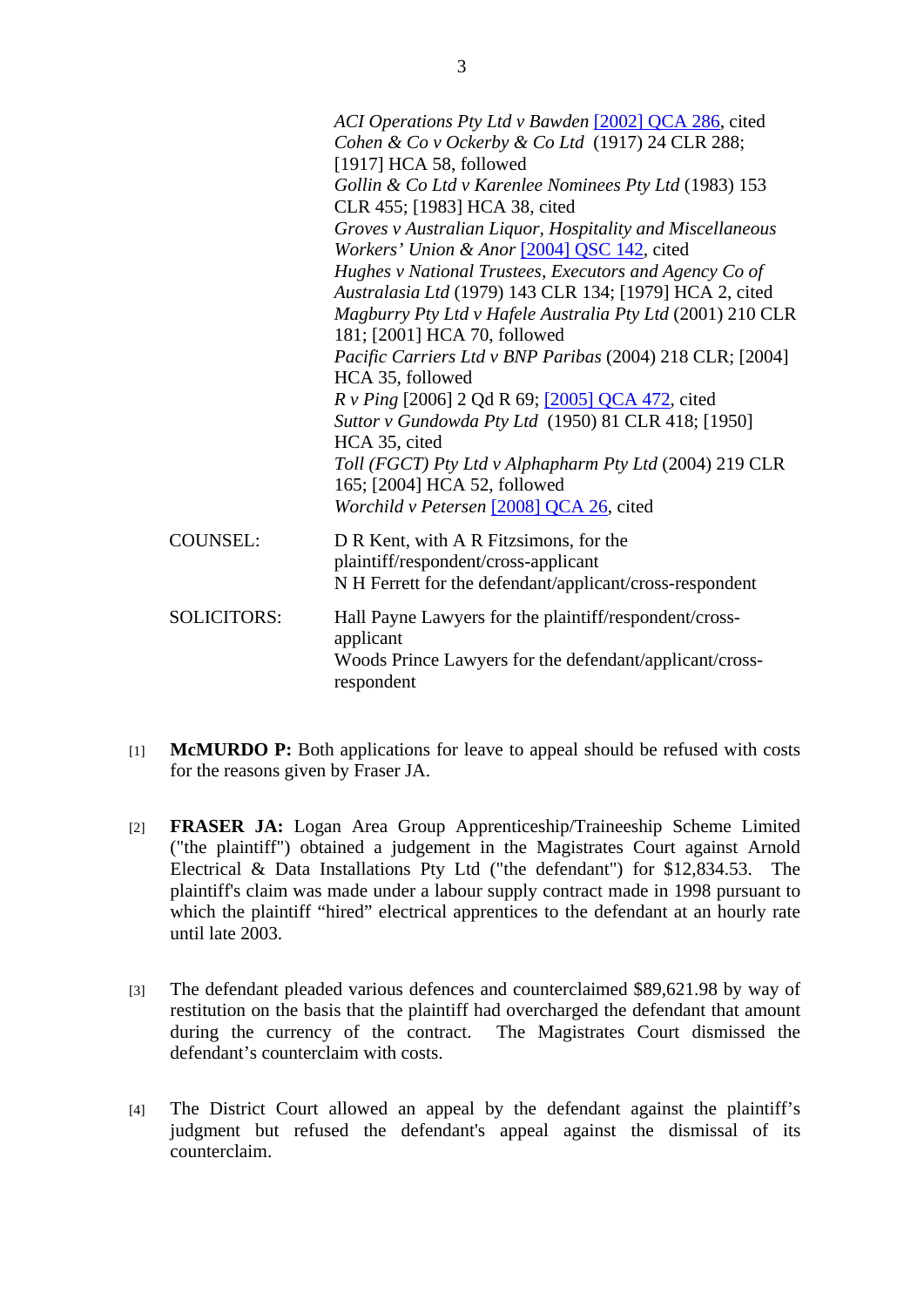[5] Each of the plaintiff and the defendant now seek leave to appeal to this Court pursuant to s 118(3) of the *District Court of Queensland Act* 1967 (Qld). The provision confers a general discretion on this Court to grant or refuse leave to appeal which is exercisable according to the nature of the case<sup>1</sup>. That discretion is not circumscribed, but leave will usually be granted only where an appeal is necessary to correct a substantial injustice to the applicant and there is a reasonable argument that there is an error to be corrected. $2^2$ 

## **Plaintiff's application**

[6] The contract described the hourly rates to be charged by the plaintiff (in the contract called "GTA") in the following terms:

"The hourly rate charged by GTA covers base pay, sick pay, annual leave (including 17.5%), gazetted holidays, TAFE block release, occupational superannuation, workers compensation insurance, award fares & travel if applicable to trade and includes the award tool allowance.

The hourly rate does not include site allowances, additional travel over standard award rate.

In case of wet days the first wet day will be charged at the normal charge out rate to your account, subsequent consecutive wet days provided the apprentice telephones the office before 8.30am will be paid by Group Training."

[7] The particular provision (which I will call the "change clause") pursuant to which the plaintiff's claim was made provided:

"If an award rate is changed and backdated whilst the apprentice/trainee is with you the amount will be charged to your account for the relevant period."

- [8] The Magistrate found that when that contract was made there was a State award pursuant to which the plaintiff paid its apprentices and that the plaintiff invoiced the defendant throughout the period of the contract with reference to the rates set out in that award.
- [9] It is now common ground that, as the Magistrate found, on 26 May 2003 the provisions of that award, insofar as they applied to regulate the plaintiff's obligations to its employed apprentices whilst they were employed at the defendant's workplace, were replaced by a certified agreement (also known as an

 $\frac{1}{1}$ *ACI Operations P/L v Bawden* [2002] QCA 286.

*Worchild v Petersen* [2008] QCA 26; *Monte Carlo Caravan Park P/L v Curyer* [2006] QCA 363; [2007] 2 Qd R 57; *Pickering v MacArthur* [2005] QCA 294; *Rigney v Littlehales* [2005] QCA 252; *Pugin v WorkCover Queensland* [2005] QCA 66 at [15]; [2005] 2 Qd R 37 at 40; *Labaj v Brown* [2005] QCA 54.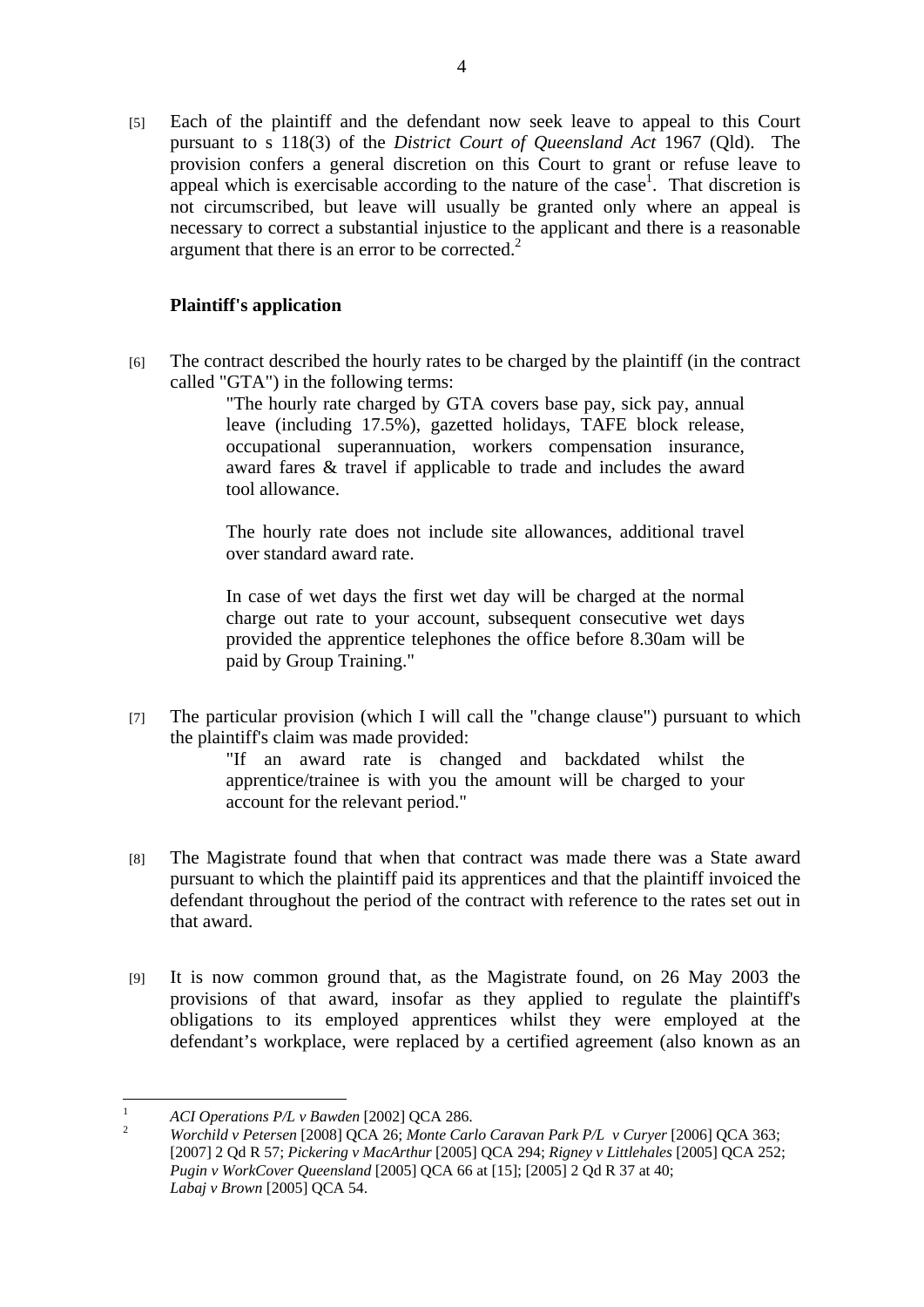"Enterprise Bargaining Agreement" or "EBA") entitled "Arnold Electrical & Data Installations Pty Ltd Certified Agreement 2003."

- [10] Subsection 136(2) of the *Industrial Relations Act* 1999 (Qld) had the effect that the plaintiff was obliged to pay those apprentices at the rates stated in the certified agreement from 26 May 2003 until the termination of the contract between the plaintiff and the defendant in November 2003. When the plaintiff discovered in November 2003 that the certified agreement had been made some six months earlier it made additional payments to those of its apprentices who had worked at the defendant's workplace in that period to make up the difference between the award rates the plaintiff had paid them and the higher rates payable under the certified agreement.
- [11] The Magistrate decided that the plaintiff was entitled to recover those additional costs to it pursuant to the change clause. That decision was set aside in the District Court. The critical reasoning was contained in the following paragraph of the primary judge's reasons:

"As at 17 August 1991 payment of the apprentices the subject of the agreement was regulated by the State Award. No EBA [meaning "enterprise bargaining agreement", ie the Certified Agreement] was then in existence and there was no evidence to indicate that the term "award" was envisaged by the parties to encompass anything other than award rates. In particular there was nothing to indicate that any instrument, such as a Certified Agreement, was in any way within the contemplation of the parties. Clearly, in my view, the terms "EBA" and "award" cannot be regarded as being interchangeable. The basis of the hiring agreement in this case was that the appellant should be obliged to pay a share of the expenses associated with the particular apprentices determined according to the length of the period of hiring. In my view, on a proper construction of the agreement those charges are to be calculated in accordance with the relevant award and not in accordance with the subsequently introduced Certified Agreement. In my view, those matters which can properly be the subject of charge are those matters expressly provided for in the written agreement."3

- [12] The plaintiff seeks leave to appeal to argue that the primary judge erred in that construction of the parties' contract.
- [13] The construction of the contract is to be determined by what a reasonable person in the parties' position would have understood it to mean having regard to its text, the surrounding circumstances known to them, and the purpose and object of the transaction it embodies.<sup>4</sup>

 3 *Arnold Electrical & Data Installations P/L v Logan Area Group Apprenticeship/Traineeship Scheme Limited* [2007] QDC at [6].

*Pacific Carriers Ltd v BNP Paribas* (2004) 218 CLR 451 at [22]; [2004] HCA 35; *Toll(FGCT) P/L v Alphapharm P/L* (2004) 219 CLR 165 at [40]; [2004] HCA 52.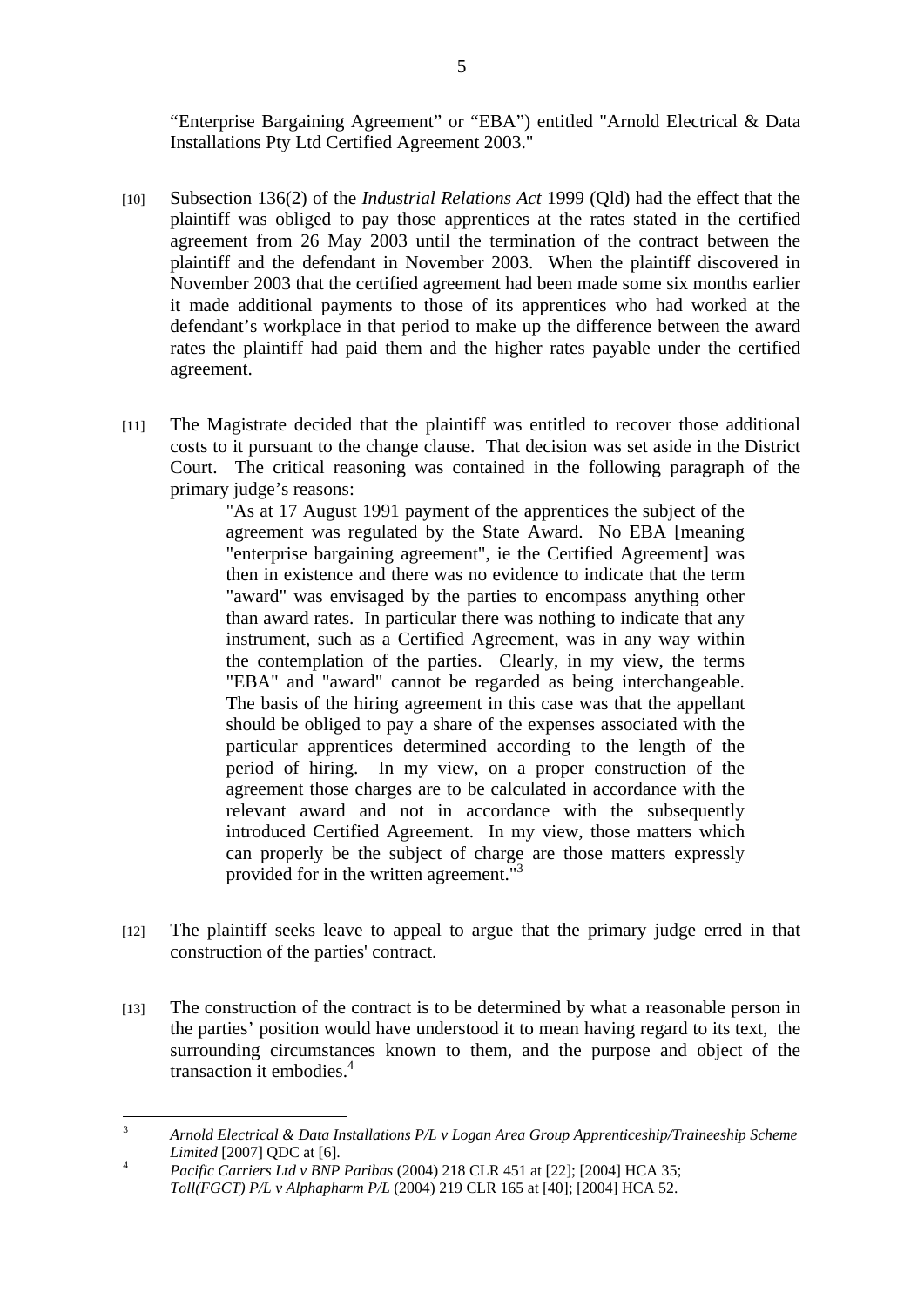- [14] Although the text is ambiguous, on a literal construction it is not "the award" which is required to be changed before the clause operates but the "award rate"; and the change clause does not require that the award rate be changed or backdated by another award. Literally construed, the change clause applies whenever the rate specified in the award is increased by any mechanism (only increases were contemplated, at least in the express terms).
- [15] The contrary view is open, but the apparent aim of the change clause also suggests that it should not be construed so narrowly as to exclude reference to increases in labour costs effected by any mechanism having the force of law. In a labour supply agreement under which the supplier recovers from its customer essentially only the supplier's labour costs it is to be expected that the parties will provide for increases to the rate of recovery commensurate with statutorily mandated increases in those costs. Otherwise the supplier will be out of pocket and the "hirer" will receive an unmerited windfall.
- [16] The surrounding circumstances point in the same direction. The relevant background information that may be used to inform the proper construction of a contract includes not only that which the parties subjectively knew but also that which was reasonably available to the parties in the situation in which they found themselves at the time of the contract, including matters of  $law$ .<sup>5</sup> The legislation current when the contract was made, the *Industrial Relations Act* 1990 (Qld), gave the force of law not only to "awards" but also to "industrial agreements". The prospect of future amendments to the industrial relations legislation must also have been within the contemplation of a reasonable person in the parties' position. The parties must be taken to have appreciated when the contract was made that awards were not the only means by which the effect of law might be given to future increases in labour costs. In this case there was no evidence contradicting that expectation.
- [17] I accept both that the construction I prefer creates some tension with the contractual references to the "award" and that the construction propounded by the defendant (in effect, that the change clause covers only labour cost increases reflected in a new or amended award) is certainly open on the text. Nevertheless, I would reject the defendant's construction for the reasons I have given: it reads the contract in a "narrow spirit of construction" of a kind long condemned by the courts.<sup>7</sup> Numerous authorities establish that the construction which is adopted must accord with commercial efficacy and commonsense.<sup>8</sup> The manifest unreasonableness of the defendant's approach to which I have referred is emphasised by the fact that the

 $\frac{1}{5}$  *Maggbury P/L v Hafele Australia P/L* (2001) 210 CLR 181 at [11] per Gleeson CJ, Gummow and Hayne JJ; [2001] HCA 70.

<sup>&</sup>lt;sup>6</sup><br>*Industrial Relations Act* 1990 (Qld), Pt 10, Div 1 (Awards), Div II (Industrial Agreements).

*Cohen & Co v Ockerby & Co* (1917) 24 CLR 288 at 300 per Isaacs J; [1917] HCA 58; see also, for example, *Upper Hunter County District v Australian Chilling & Freezing Co Ltd*   $(1968)$  118 CLR 429 at 437; [1968] HCA 8.

See, for example, *Gollin & Co Ltd v Karenlee Nominees P/L* (1983) 153 CLR 455 at 463; [1983] HCA 38; *McCann v Switzerland Insurance Australia Ltd* (2000) 203 CLR 579 at [22]; [2000] HCA 65.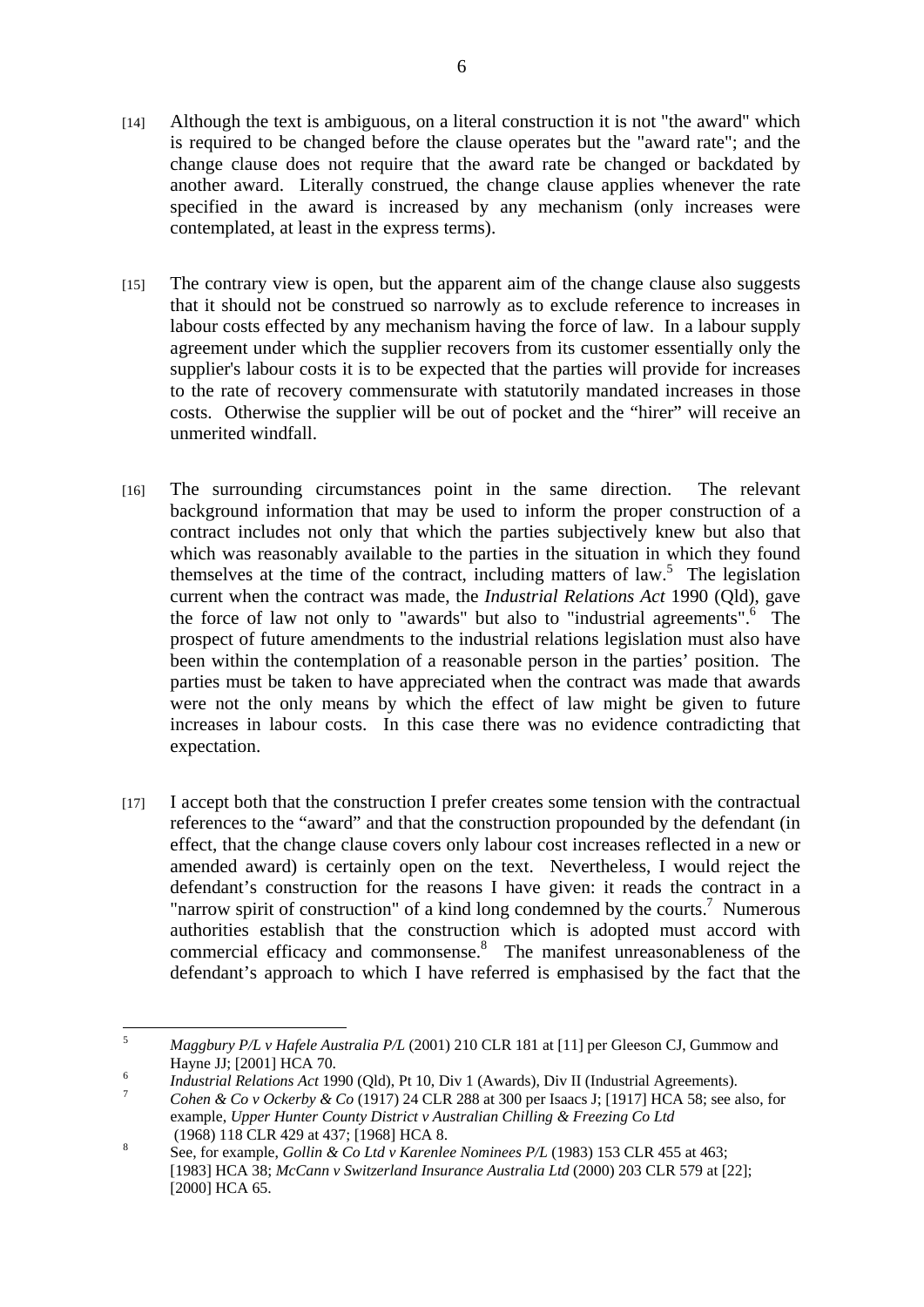increases in the plaintiff's labour costs flowed from an agreement to which the defendant was, but the plaintiff was not a party.

- [18] In fairness to the primary judge it must be pointed out that in the District Court, the appellant's argument was the different one that the term "award" was broad enough to encompass a certified agreement. It was that argument which the primary judge was concerned to reject in the passage quoted earlier. The argument which I regard as much more substantial is that, on a literal and purposive construction, the change clause is not confined to changes to the award itself or changes made by a new award: it comprehends also increases in the plaintiff's labour costs brought about by other means that similarly have the force of law, including by certified agreements.
- [19] The point concerns only the proper construction of a written contract and it was not submitted that this new argument might have been met by additional evidence. It follows that if leave to appeal were granted it might fairly be contended that it would be "not only competent but expedient, in the interests of justice"<sup>9</sup> to entertain the new argument.
- [20] But it does not follow that the fact that the argument relied upon in this Court is new is irrelevant. The plaintiff's failure to put this argument either to the Magistrate or in the District Court is a factor opposed to the grant of leave.<sup>10</sup> I would add that the parties' failure to adduce evidence at trial concerning the surrounding circumstances which I have mentioned lessens the significance of any decision in this litigation as a precedent concerning the proper construction of this contract.
- [21] That the amount in issue is relatively small and the matter has already been litigated in two courts also weigh against leave being granted. Furthermore, the construction point was not the only reason given by the primary judge for setting aside the plaintiff's judgment. His Honour also found that the Magistrates Court erred in finding that the plaintiff was entitled to be paid an "administrative cost" (that amount being included in the invoices with reference to which the plaintiff's claim was calculated):<sup>11</sup>

"There is one further matter to consider, that being the finding by the Magistrate that the respondent was entitled to be paid an administrative cost. This finding seems to have been based upon a concession made by the witness Arnold during cross-examination. In my view that concession represents no more than a statement of opinion by the witness. As the High Court observed in *Toll (FGCT) Pry Limited v Alphapharm Pry Limited and Ors* (2004) 219 CLR 165 at 179 "(it) is not the subjective beliefs or understandings of the

<sup>-&</sup>lt;br>9 *Connecticut Fire Insurance Co v Kavanagh* [1892] AC 473 at 480, quoted with approval in *Suttor v Gundowda P/L* (1950) 81 CLR 418 by Latham CJ, Williams and Fullagar JJ at 438; [1950] HCA 35; and, in a different context, in *Crampton v R* (2000) 206 CLR 161 by Gleeson CJ at

<sup>[12]</sup> and by Gaudron, Gummow and Callinan JJ at [50]; [2000] HCA 60. 10 Cf *Monte Carlo Caravan Park P/L v Curyer* [2007] 2 Qd R 57 at [21] per Keane JA (Jerrard and Holmes JJA agreeing); [2006] QCA 363.

<sup>11</sup> *Arnold Electrical & Data Installations P/L v Logan Area Group Apprenticeship/Traineeship Scheme Limited* [2007] QDC at [9].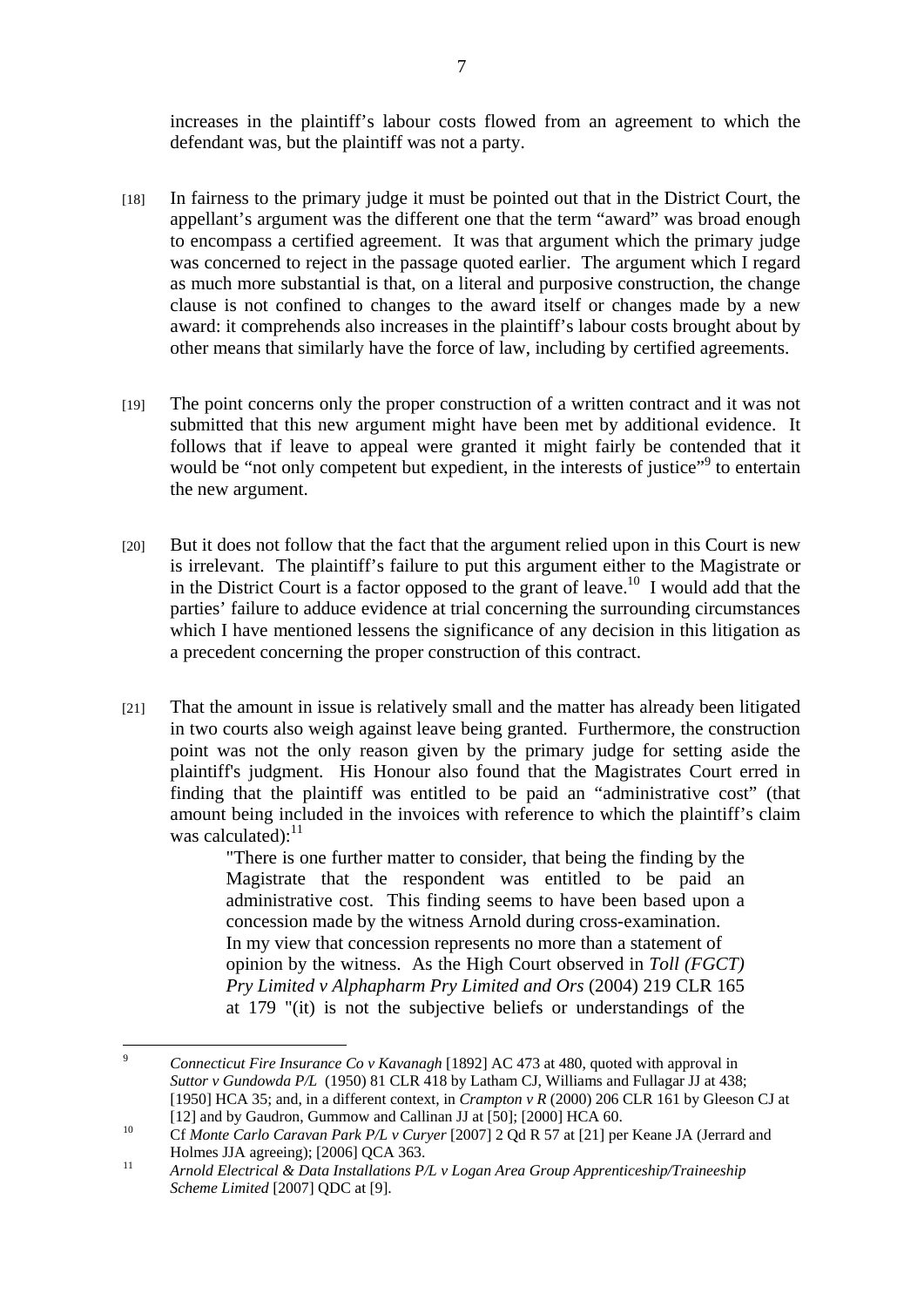parties about their rights or liabilities that govern their contractual relations". The written agreement here makes express provision for those items which may be subject of permissible charge but these do not include any allowance for administration costs. The finding of the Magistrate in this regard cannot in my view be sustained."

- [22] That the plaintiff included in its invoices an "administrative" charge of 25 cents per hour emerged in cross-examination of the plaintiff's operational manager, Mr Taylor. The plaintiff's admission of the defendant's pleaded allegation that the contract entitled the plaintiff to charge for the items expressly described in the contract, coupled with the plaintiff's failures to plead facts supporting its argument that it was also entitled to charge for "administration" and to give particulars of that charge, render it doubtful that the plaintiff was entitled to sustain this charge on the pleadings upon which it went to trial.<sup>12</sup> It is not clear that it was even open to the plaintiff to argue, as it successfully did before the Magistrate, that the contract did not comprehensively identify the permissible charges so that it was entitled to charge the administration fee.
- [23] On that construction question, the apparent status of the plaintiff as a non-profit company acting within a governmental scheme is a fact that might well prove to be relevant to the proper construction of the contract. The Court was told of that fact in general terms during argument but no evidence was led about it at trial. If leave to appeal were granted for the purpose of deciding that question, this Court's decision would therefore not necessarily govern any future cases on the same form of contract.
- [24] If, as the primary judge concluded, the charge was unsustainable, the amount of the plaintiff's claim (if otherwise successful) theoretically might be sustained in a reduced amount, but the overall financial impact of the charge appears not to have been quantified either by the pleadings or by the evidence. Whether that exercise could now be done with reference to the evidence led at trial was not made clear; whether it would be appropriate to proceed in that way despite the deficiencies in the pleadings is doubtful. What is clear is that deduction of the charge would further reduce the already small amount in issue in the proposed appeal.
- [25] It also emerged in argument that the plaintiff's claim under the change clause was premised on the view that the apprentices were doing "construction" work in terms of Schedule B of the certified agreement and not "services" in terms of Schedule C of that agreement. (Much the same issue arose on the counterclaim in the context of an apparently similar division in the former award: I return to this below.) The rate for "other construction work" was higher than it was for "service work". The evidence on behalf of the plaintiff was that it used the charge out rate for "other construction work" because the majority of its apprentices were doing construction work.

 $12$ 12 Cf *Uniform Civil Procedure Rules* 1999 (Qld), rr 149(1)(b), 149(1)(c), 149(3)(a), 157(a).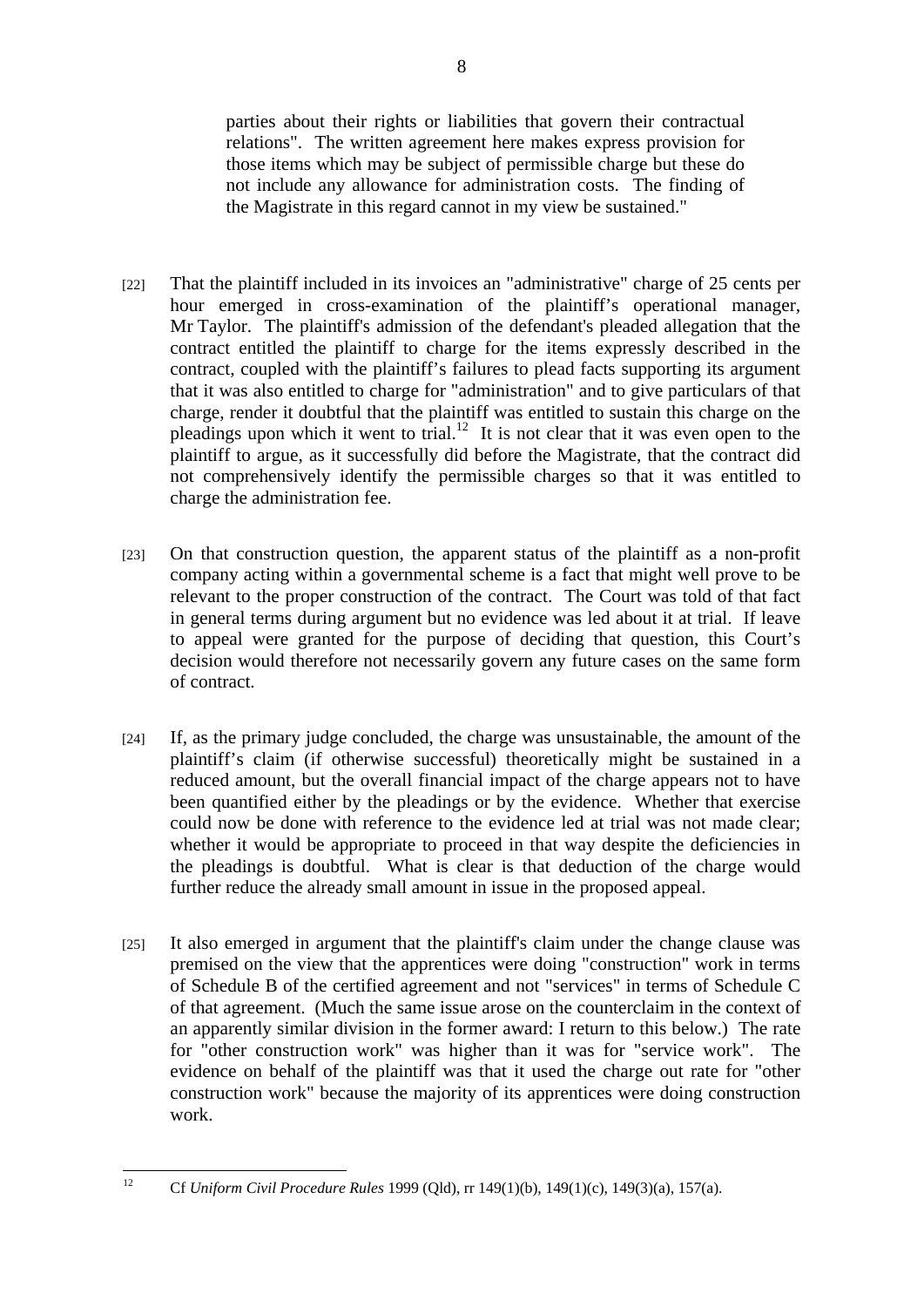- [26] It may well be that the plaintiff was correct in charging in that way but the evidence before the Magistrate on the point was quite unclear. This issue was not raised by the pleadings. The plaintiff did not plead any material facts in support of its claim (exposed during cross-examination) to recover this cost.
- [27] There are therefore a number of factors opposed to the grant of leave, but the plaintiff contends that the decision of the District Court, particularly that aspect of it concerning the construction of the change clause, sets an important precedent because this contract was in its standard form. Its counsel stated from the bar table (without objection) that there might still be a very large number of such contracts still in force. That is open to serious doubt, as the plaintiff's counsel properly recognised, because no other claim has been made against the plaintiff even though it wrote a form letter to all of its "customers" in late 2003 seeking to impose a new form of contract. Furthermore, for the reasons I have given the District Court decision should not be regarded as having the effect as a precedent which the plaintiff feared.
- [28] For these reasons, although in my respectful opinion the primary judge's construction of the change clause in the contract was wrong (for reasons not agitated in argument before his Honour), I am not persuaded either that there is a substantial argument that the actual decision to set aside the judgment in the plaintiff's favour was incorrect or that an appeal is necessary to correct any substantial injustice. I would therefore refuse the plaintiff's application for leave to appeal.

## **Defendant's application**

- [29] The defendant's counterclaim was premised on its contention that the plaintiff had calculated its invoices with reference to the "construction" rate in the former award when the plaintiff should have only charged the lesser "service rate" under that award. The Magistrate dismissed the counterclaim because he was not persuaded that the evidence showed that the apprentices should have been paid at the lesser rate and because of his Honour's conclusion that for the period after commencement of the certified agreement the award did not apply.
- [30] The primary judge refused the defendant's appeal against the dismissal of its counterclaim. His Honour concluded:

"Although there was some generalised evidence before the court as to the type of work done by the appellant company, there was no detailed evidence as to precisely what sort of work was carried out by the apprentices or as to what proportion of their work could properly be described as construction as opposed to service work. The state of the evidence was such in my view that the Magistrate's finding that he was unable to determine which of the service or construction rates should have been charged was one which was reasonably open to him."<sup>13</sup>

 $13$ 13 *Arnold Electrical & Data Installations P/L v Logan Area Group Apprenticeship/Traineeship Scheme Limited* [2007] QDC at [8].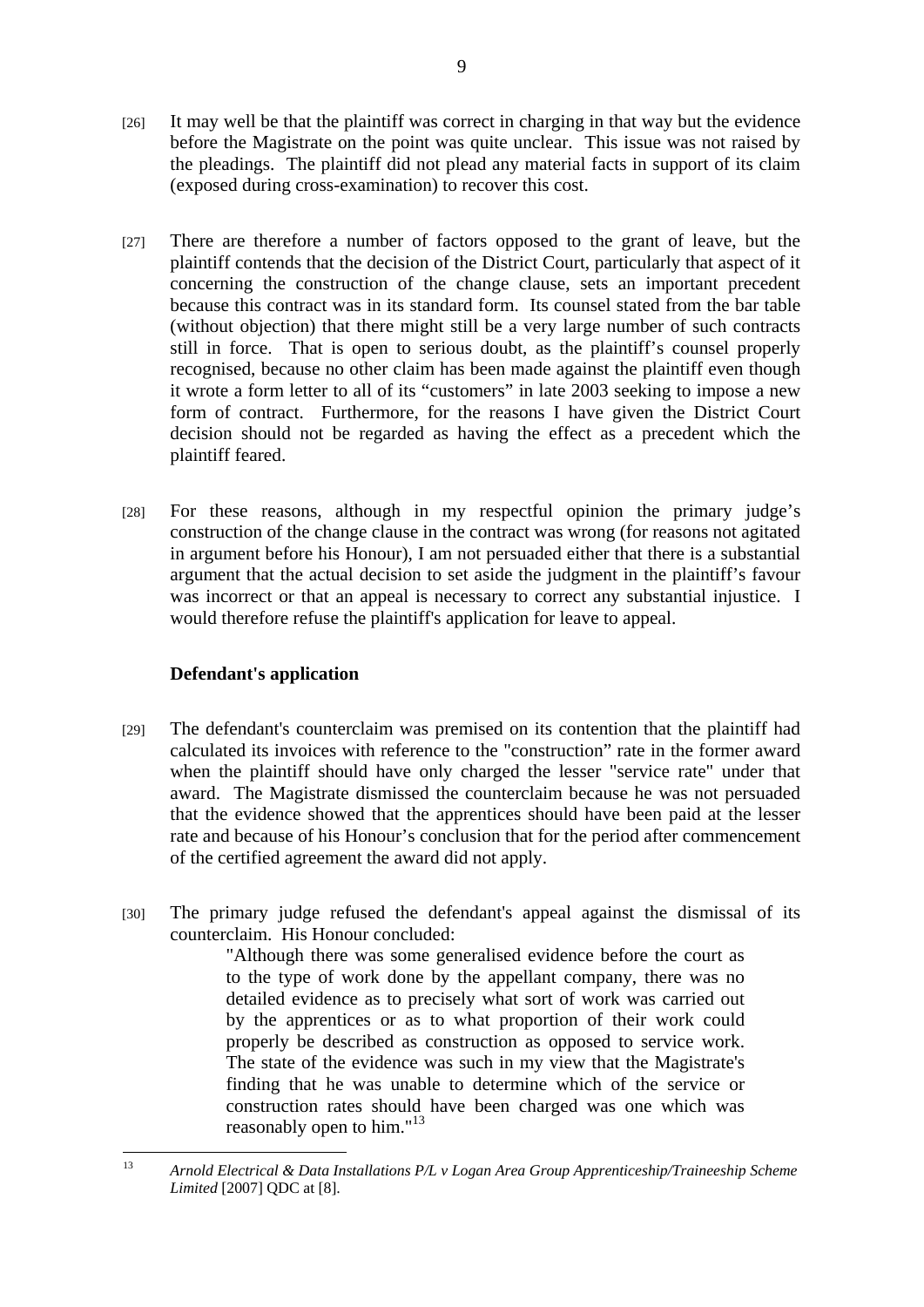- [31] In my respectful opinion his Honour's decision was correct for those reasons.
- [32] On behalf of the defendant it was submitted that the necessary evidence was supplied by Mr Arnold, who swore that it was the service rate that "applied" to the work that his company was doing. It was submitted that he had an extensive knowledge of and expertise in the industry. So much may be accepted but the difficulty remains that only the vaguest description of the work done by the apprentices was given. It was described as "generally commercial, electrical and data installations". Even the award itself was not in evidence.
- [33] It is far from being clear that there was any question upon which expert evidence of the character relied upon by the defendant was admissible. But if this was a proper subject for expert evidence Mr Arnold's evidence was of no value because the facts upon which it was premised were not identified. No matter what qualifications are possessed by an expert witness, opinion evidence lacks probative value if the facts upon which it is based are not both identified and proved or admitted.<sup>14</sup>
- [34] Contrary to another submission made on behalf of the defendant, the admission at trial without objection of the defendant's four volumes of analyses of the plaintiff's invoices prepared on the premise reflected by Mr Arnold's evidence did not provide the missing evidence of the underlying facts. It was not submitted that these volumes of material contained any information about the precise nature of the work done by the apprentices or as to the precise terms of the award. The submission is also not easy to reconcile with the conduct of the defendant's counsel in making it plain when he tendered those documents that it was proposed to prove them by Mr Arnold's evidence. As I have already indicated, it transpired that Mr Arnold's evidence did not prove the facts necessary to support the counterclaim. In those circumstances, the documentary evidence is not to be treated as having probative effect it otherwise lacked merely because of the absence of objection to its tender.<sup>15</sup>
- [35] The defendant's counsel sought to overcome this difficulty by arguing that the defendant was entitled to rely upon a deemed admission under UCPR r 166 that the service rate was the correct rate. It was contended that the plaintiff's pleaded explanation for its denial of the defendant's allegation that it overpaid the plaintiff (that it was not true) was insufficient.<sup>16</sup> These submissions must be rejected. The rule is concerned with allegations of facts in pleadings. The allegation of an overpayment asserted a conclusion based on various matters that were not pleaded. The defendant's counterclaim did not allege any of the facts (as to the nature of the work done by the apprentices and the terms of the award) required to support the conclusion (which was also not pleaded) that the service rate was applicable. Rule 166 cannot be called in aid of a claimant who fails to plead or prove the material facts required to support the claim.

 $14$ 

<sup>14</sup>*R v Ping* [2006] 2 Qd R 69 at [43]-[46]; [2005] QCA 472. 15 Cf *Hughes v National Trustees, Executors and Agency Co of Australasia Ltd* (1979) 143 CLR 134 at 153; [1979] HCA 2. 16 Cf *Groves v Australian Liquor, Hospitality and Miscellaneous Workers' Union* [2004] QSC 142 at

 $[15]$